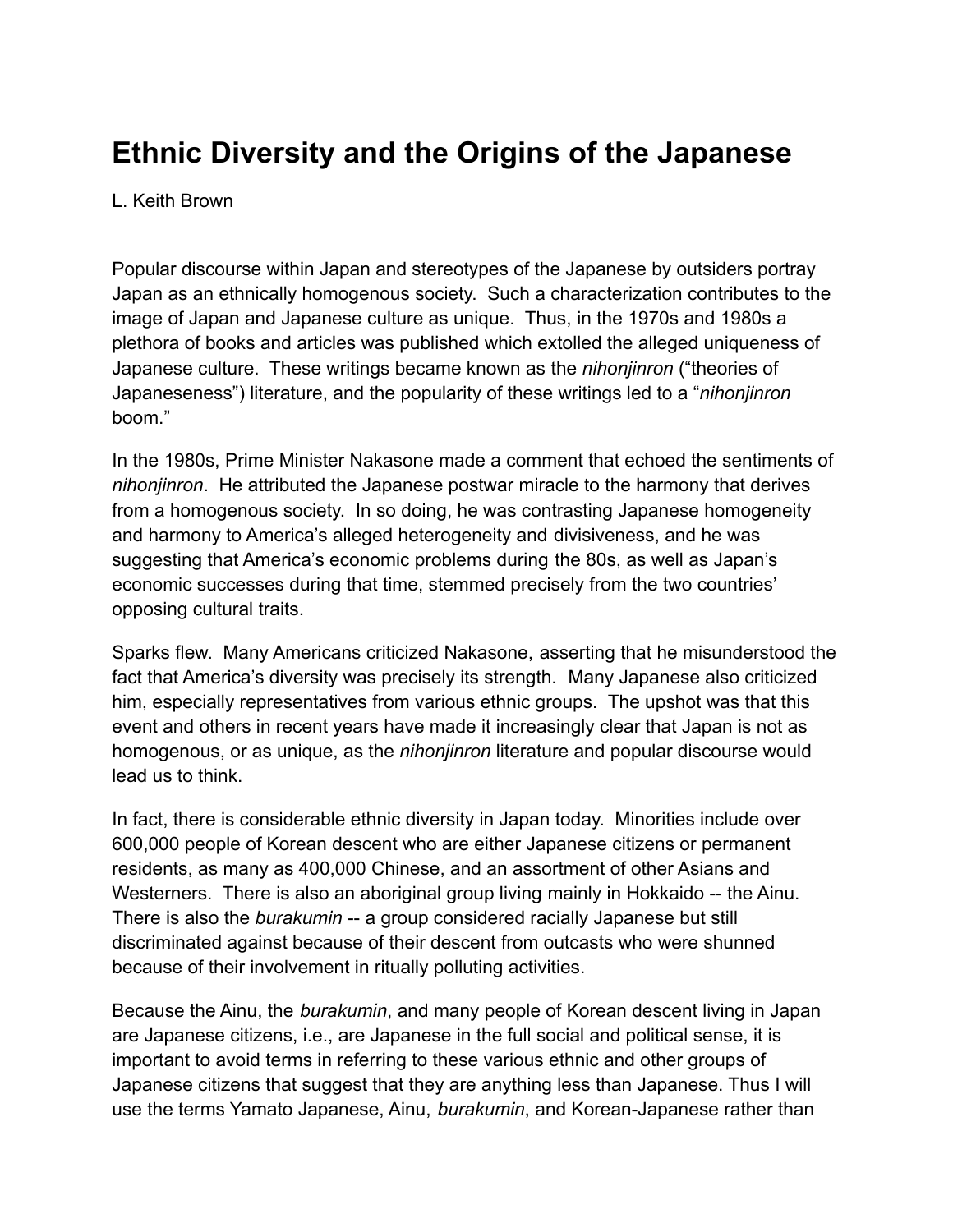majority, mainstream, or minority in referring to the different ethnic groups of Japan. The Yamato Japanese are the descendants of people assumed to have followed the first emperor when he led them to the Yamato Plain in the Nara–Kyoto region and created the Japanese "nation" in BCE 660, as described in the *Kojiki*, the ancient mythology. Further, there are many permanent residents and other foreigners living in Japan who also must be considered in any discussion of ethnic diversity in Japan.

The Yamato Japanese constitute well over ninety percent of the inhabitants of Japan. Therefore, in a statistical sense it is appropriate to refer to them as the majority, and the other ethnic groups as minorities. However, to the extent that "minority" also implies a second-class citizen, it is a term that I choose not to regularly use in this essay.

However, I recognize that in the power structure of the society, these non-Yamato ethnic groups are generally at a significant disadvantage, as is typical for minorities everywhere.

## **Ainu**

The Ainu are generally considered to be the aborigines of the Japanese archipelago, i.e., the inhabitants of the islands before the arrival of the Yamato, the Japanese people who dominate the society today. This is similar to the status of the American Indians, the original inhabitants of the Western Hemisphere prior to the arrival of Europeans and Africans. The Ainu are considered to be racially distinct from the so-called mainland Japanese, though of course they are Japanese citizens. In some accounts the Ainu are considered to be Caucasian, in contrast to the Mongoloid Yamato Japanese, though such biological distinctions are difficult to defend scientifically.

One popular scenario accounting for the origins of the Japanese suggests that the hunting and gathering Ainu occupied much of Japan before the arrival of the Yamato people from the mainland and were gradually pushed north by the more powerful agriculturalists who brought rice irrigation technology with them. According to this theory, the Ainu were either assimilated into the Yamato Japanese culture and gene pool, or else retreated to the northern island of Hokkaidō where the most visible vestiges of traditional Ainu culture remain today.

There are fewer than twenty thousand people today who identify themselves as Ainu. As was the case when the aboriginal peoples came into contact with the Westerners in the New World, the exposure of the Ainu to the Yamato Japanese, Russians to the north, and other peoples in the seventeenth, eighteenth, and nineteenth centuries left the Ainu population decimated by disease. Today, most who survived have been linguistically, culturally, and genetically assimilated into Yamato Japanese society.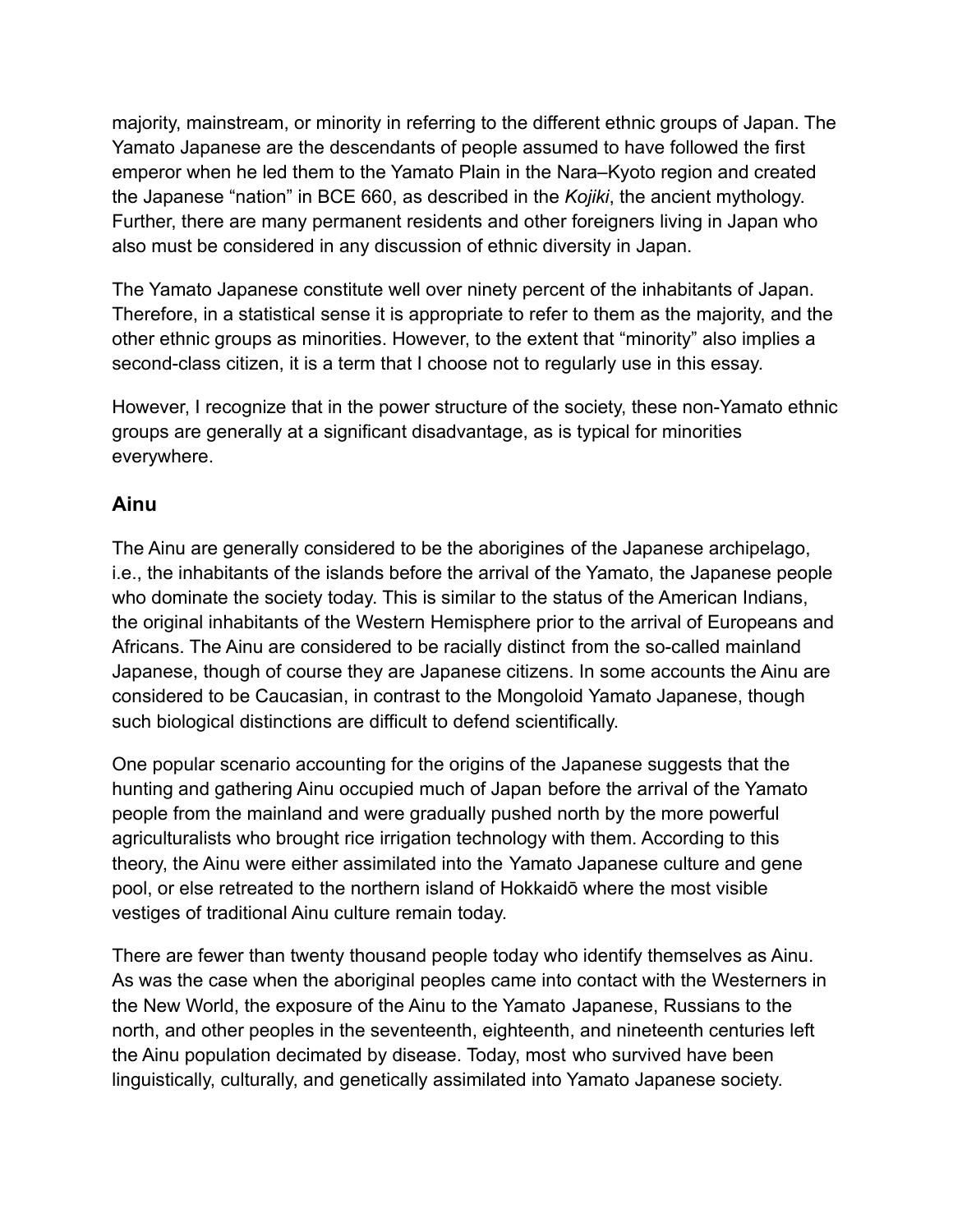The transition from a hunting and gathering economic base to agriculture, industrialism and urbanism, together with a national policy of assimilation, made the traditional Ainu religious and cultural systems difficult to sustain. As a result, there are no communities in Japan today where Ainu is the common everyday spoken language. There are place names in Tōhoku and Hokkaidō that are used today that derive from the Ainu language (e.g., Sapporo, Oshamanbe) and there are a handful of people who remember Ainu songs and folk epics. Mostly, however, the language and culture persist as the result of a conscious effort to preserve Ainu ethnic heritage, promote respect for the Ainu people and eliminate discrimination against them, and give them and their concerns an appropriate place in national and international political processes.

As is common with many hunting and gathering societies in the northern latitudes, a bear cult played a prominent role in the Ainu ritual cycle. Sacrificing a young bear to the gods for continued well-being and success in the hunt was a foundational component of Ainu religious life. But today, that ritual and the lifestyle that undergirded it has all but disappeared. The bear ritual is conducted only rarely, and then only as a tourist attraction.

However, a thriving folk art industry—of carved wooden bears; colorful clothing; dolls of Ainu in their ritual garb with tattooed lips for the women and extensive facial, head and body hair for the men; model hunting and fishing implements; and other artifacts associated with Ainu culture—is being supported by an active tourist trade. It is perhaps ironic that carved wooden bears have become a popular tourist item, symbolizing the bear cult associated with traditional Ainu culture, for in past times among the Ainu themselves it was considered bad form to carve the image of a bear, for fear that such an image would offend the bear spirit.

The tourism industry focusing on unique aspects of traditional Ainu culture enables the Ainu people to capitalize on their ethnic heritage by producing folk crafts to sell to tourists, as well as to find employment. Most of the tourists visiting the Shiraoi Ainu village and other sites in Hokkaidō are (Yamato) Japanese. Thus the presentation of a very different Ainu culture existing alongside the Yamato Japanese culture intensifies for the Yamato their own sense of ethnic identity, contrasted with the Ainu as the "other."

The scientific evidence for the origins of the Ainu people, language, and culture, and their relationship to the Japanese people, language, and culture, is mixed. The Ainu language is not closely related to Japanese or to any other language of East Asia, inasmuch as tools of historical linguistics available to us today can specify. There are only a few sound correspondences (one of the best indicators of genetic relationships between languages) that may be argued to suggest a relationship of Ainu to Korean and to Japanese, its closest neighbors in East Asia. The difficulty in such reconstructions is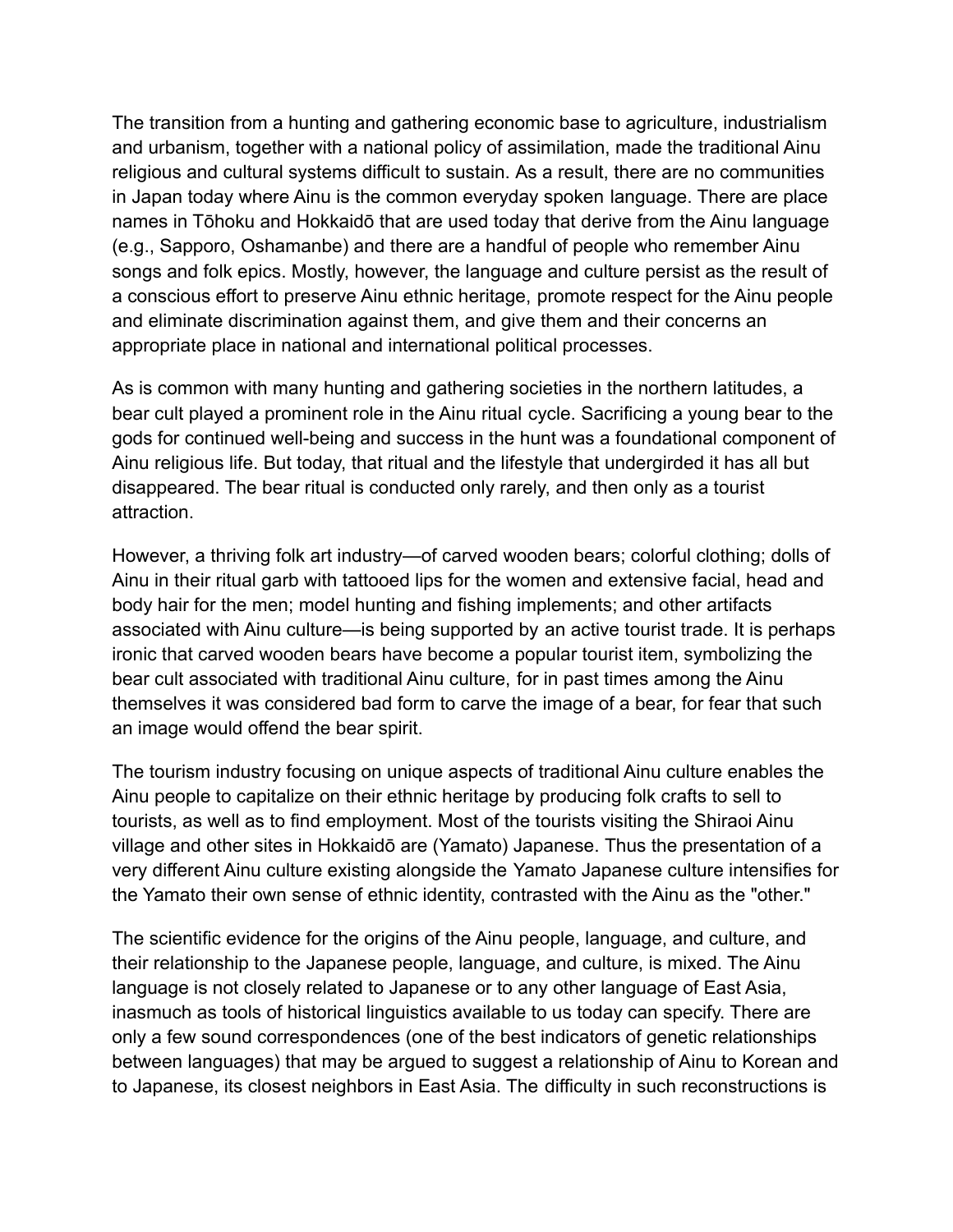being able to sort out lexical similarities that derive from cultural borrowing with contact over time, which obviously occurred, from those linguistic similarities that derive from a common parent or proto-language in the distant past. James Patrie in The Genetic Relationship of the Ainu Language, suggests both a common origin, i.e., a genetic relationship of Ainu, Korean and Japanese, and extensive borrowing, but that the original roots of the three languages are fairly distant. The split between the three, if they shared the same linguistic root, must have occurred on the continent of Northeast Asia before the peopling of the Japanese archipelago, several tens of thousand years ago.

As with the Ainu language, the Japanese language, while clearly not related to Chinese or any of the Sino-Tibetan languages except in the written script (which Japan began to adopt wholeheartedly in beginning in the sixth century, so this similarity in itself is not a basis for their genetic affinity), shows only a few lexical and grammatical similarities to languages of the Altaic language family. In grammar, but not in the sound system or native lexicon, Japanese and Korean are almost mirror image of each other, prompting many scholars to investigate their yet-to-be-proven genetic affiliation. The connection between the Japanese and Korean languages has not been conclusively proven; in fact, it is unlikely that we'd ever know their genetic relationship. Japanese is also said to have some similarities with the Austronesian (Malayo-Polynesian) languages of the Pacific to the south of Japan. Speculations abound. Further research is necessary, but current historical linguistic methods lose their effectiveness in this case, in which the split between languages, if indeed there was a split from a common ancestral language, occurred many thousands of years ago, as may have been the case with Ainu, Japanese, and Korean.

## **Culture, Nationalism, and Mythology in the Search for Origins**

The archeological evidence for the origins of the Ainu and Japanese peoples is not consistent with the linguistic evidence. Over the past several million years, the islands of Japan have alternately joined and separated from the continent as sea levels receded during the ice ages, then rose in periods between glaciations. The last time Japan was connected to the continent was about thirty thousand years ago, during the same period that the peopling of the New World occurred with migrations across the Bering Strait. It can be expected that with further research, evidence of earlier human habitation in the Japanese islands will be discovered, given that earlier hominid sites have been found on the continent, including the Early Paleolithic sites of the so-called Peking Man (250,000-400,000 years) and the older Lantian remains (750,000-800,000 years) in China.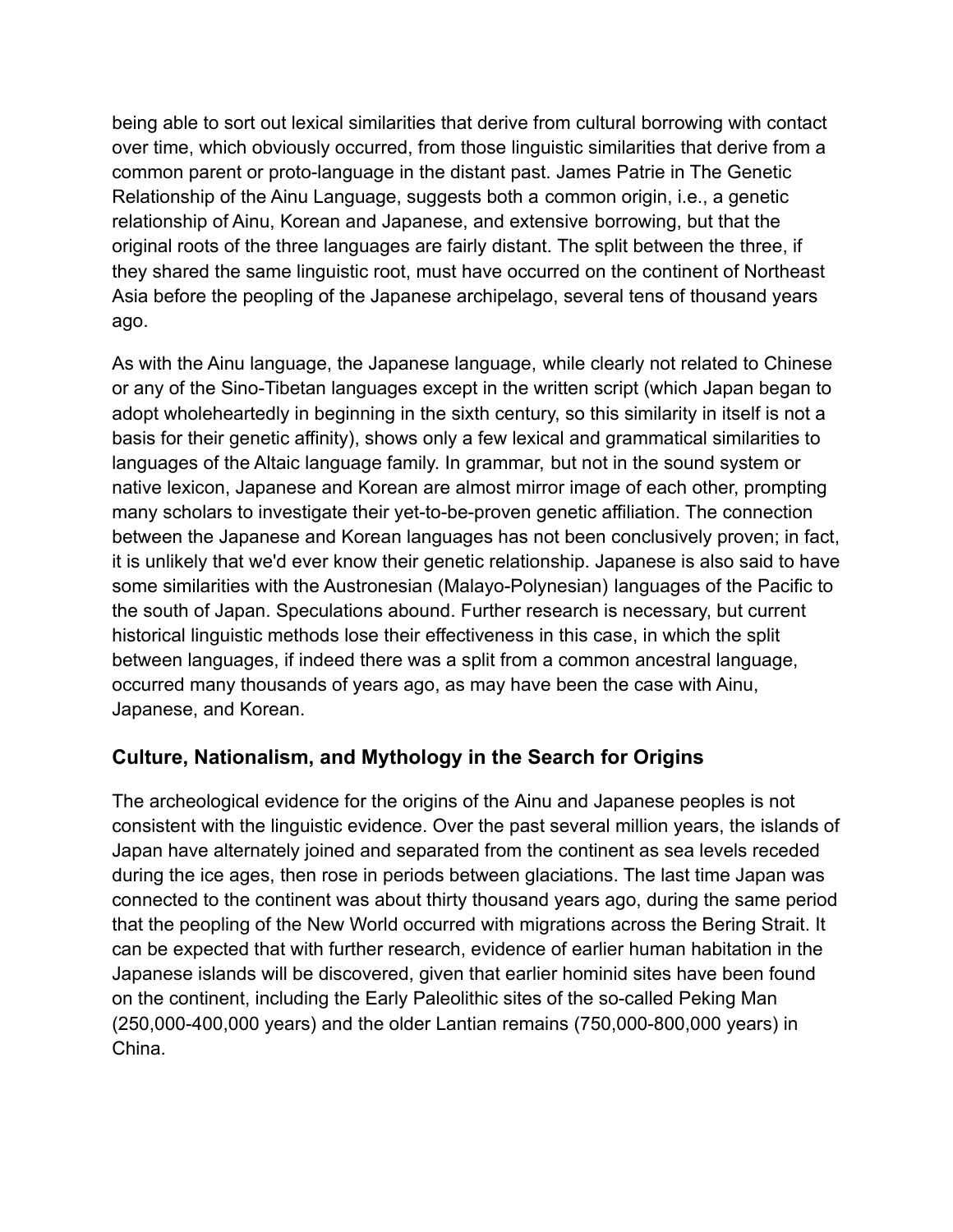There was great excitement in Japan when an amateur archeologist in Sendai, Shin'ichi Fujimura, claimed he had excavated, in the 1970s and 80s, cultural artifacts in Japan dating back 150,000 years. His reports fanned the ethnic pride of many people who were eager to accept the idea that Japan and the Japanese people had a long and distinguished history. However, some people were suspicious of the Fujimura findings. In 2000, a national newspaper set out to follow him in his excavations and took secret photos of Fujimura planting artifacts in a Paleolithic stratum that he would later use as proof of the ancient origins of human culture in Japan. The scandal attracted suspicion to all evidence for the Paleolithic in Japan because most excavations of those early sites had been directed by Fujimura. Nevertheless, because of other, more reliable research we can now confidently say that there was human habitation in Japan dating back as much as thirty thousand years; but whether there were people in the archipelago prior to that time is a question awaiting more conclusive research.

Culture has also affected scientific studies of the origins of the Japanese people. The origin myths of Japan, recorded in the Kojiki and the Nihon shoki, describe the creation of the islands and provide a genealogy of the gods. Central to these myths is the Sun Goddess Amaterasu, supreme deity and ancestor of the imperial line. It is these myths that provide the justification for the emperor's supreme position in Japan as the direct descendant of the Sun Goddess. The emperor today, the 125th descendant of the first emperor of Japan, remains a powerful symbol of the ethnic unity of the people and of the Japanese nation state, except for the Ainu, the Koreans, and the other non-Yamato citizens.

The first emperor, Emperor Jinmu, the great-great grandson of the Sun Goddess, is described in the Nihon shoki as beginning his reign on earth in B.C.E. 660. Thus logically, if one follows these creation myths literally, there could be no archaeological remains of human habitation in Japan before creation, before the Age of Gods, and before Jinmu. During the highly nationalistic and imperialistic period of Japanese history leading to the Pacific War in the 1930s and 1940s, the emperor was used as the unifying and motivating force for the Japanese military and civilian war effort. The Kojiki and the Nihon shoki provided the textual basis for attributing a divine ancestry to the emperor and indeed a unique descent for all the Japanese from the Age of the Gods, giving them racial and cultural superiority over other peoples.

Consequently, prewar archaeological research focused only on the past ten thousand years, i.e., it examined sites only from the Jōmon Period onward, with the assumption that lower strata from older periods would have nothing to offer. Following Japan's surrender in 1945 and the emperor's public admission that he was not divine, archaeologists began to excavate the lower strata looking for pre-Jōmon artifacts, with some success. Such excavations are still going on today.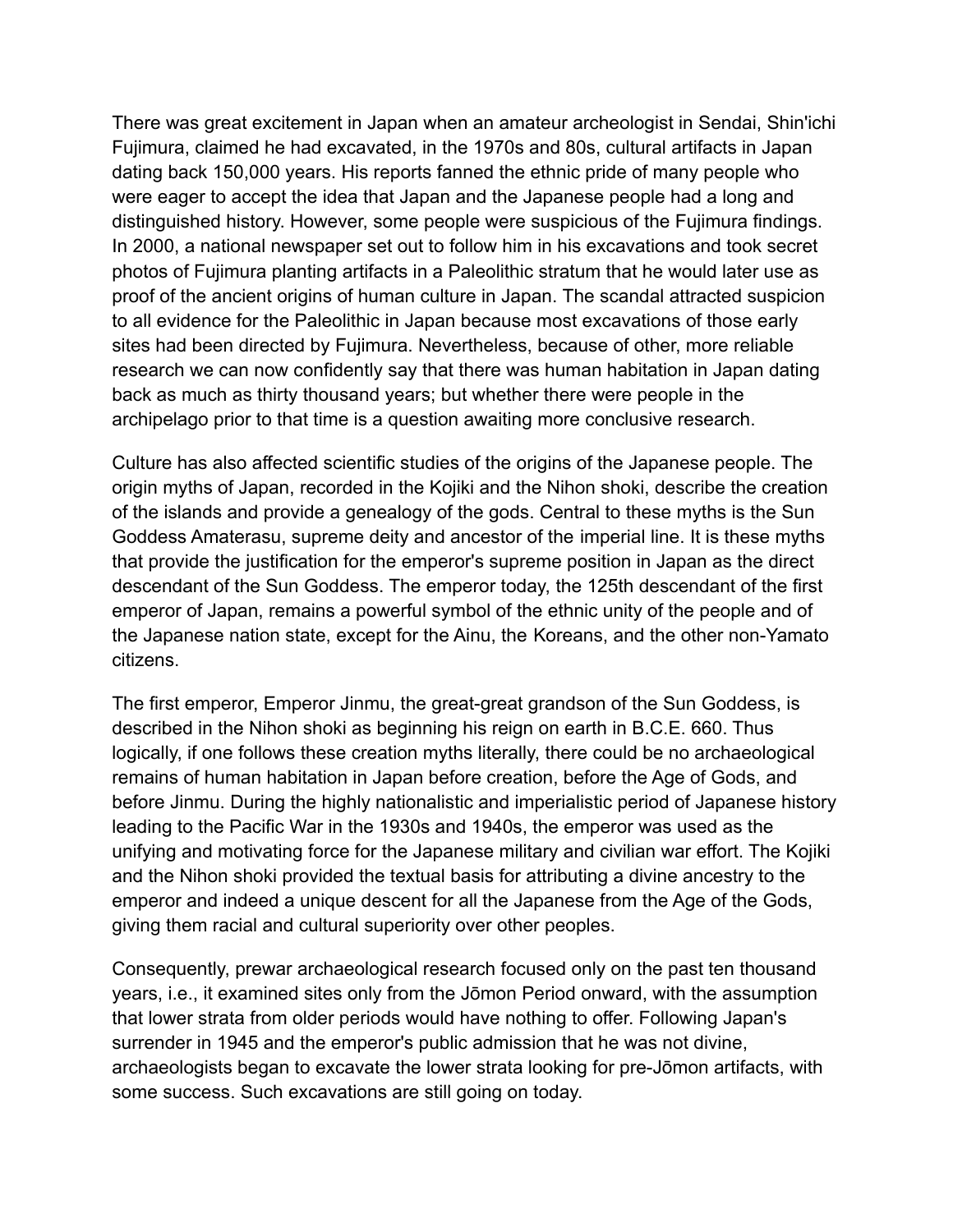How to reconcile the presence of the Ainu with these national and ethnic origin accountings has been problematic and has changed over time. In one account, the Ainu were already there when Emperor Jinmu arrived and were forced north and finally into Hokkaidō as Jinmu and his tribe left Kyūshū and moved to more northern areas.

In the late eighteenth and early nineteenth centuries, a common ancestry of the Ainu and the Yamato Japanese was proposed. This ideology supported a colonization of Hokkaidō where most of the Ainu lived and an integration/assimilation of the Ainu into Yamato Japanese society.

By the end of the nineteenth century, however, as nationalism and ethnocentrism intensified, and as there was more contact between the Ainu and the Yamato Japanese, the Ainu were increasingly seen as different, becoming an "other" to the presumed homogeneous Japanese race. According to Mark Hudson, "a racist view of the Ainu thus became intertwined with an image of them as the primitive aborigines of the islands who had been driven north by Jinmu and the (racially superior) Japanese." Part of the Japanese discourse at that time was that the Ainu were at least partially descended from the dog, inu in Japanese. There is an active movement by the Ainu to dispel these negative stereotypes and gain for the Ainu a more effective voice in the national political process.

# **The Scientific Evidence of Origins**

The following sequence of archaeological periods is generally accepted, though there is much disagreement about dates and other matters.

**Paleolithic**: Pre-Jōmon, pre-ceramic, polished stone tools—B.C.E. 10,000

**Jōmon**: Jōmon cord-marked pottery, open kilns, hunting, B.C.E. 10,000—B.C.E. 300 gathering, shell fish gathering, sedentary villages

**Yayoi**: Closed kiln pottery, agriculture, metal working, B.C.E. 300—300 C.E. evidence of social stratification

**Kofun**: Large tombs, some larger than the Egyptian 300 C.E.—710 C.E. pyramids, horsemen/warriors, unified polity

#### **Historical Period**: 710 C.E.—

Jōmon Period culture is remarkable in that it has left behind the oldest known pottery in the world, dating from about twelve thousand years ago. The cord-marked design that has given its name to the period was impressed upon the wet clay that was then fired in an open kiln. It is highly unusual for a hunting and gathering society, normally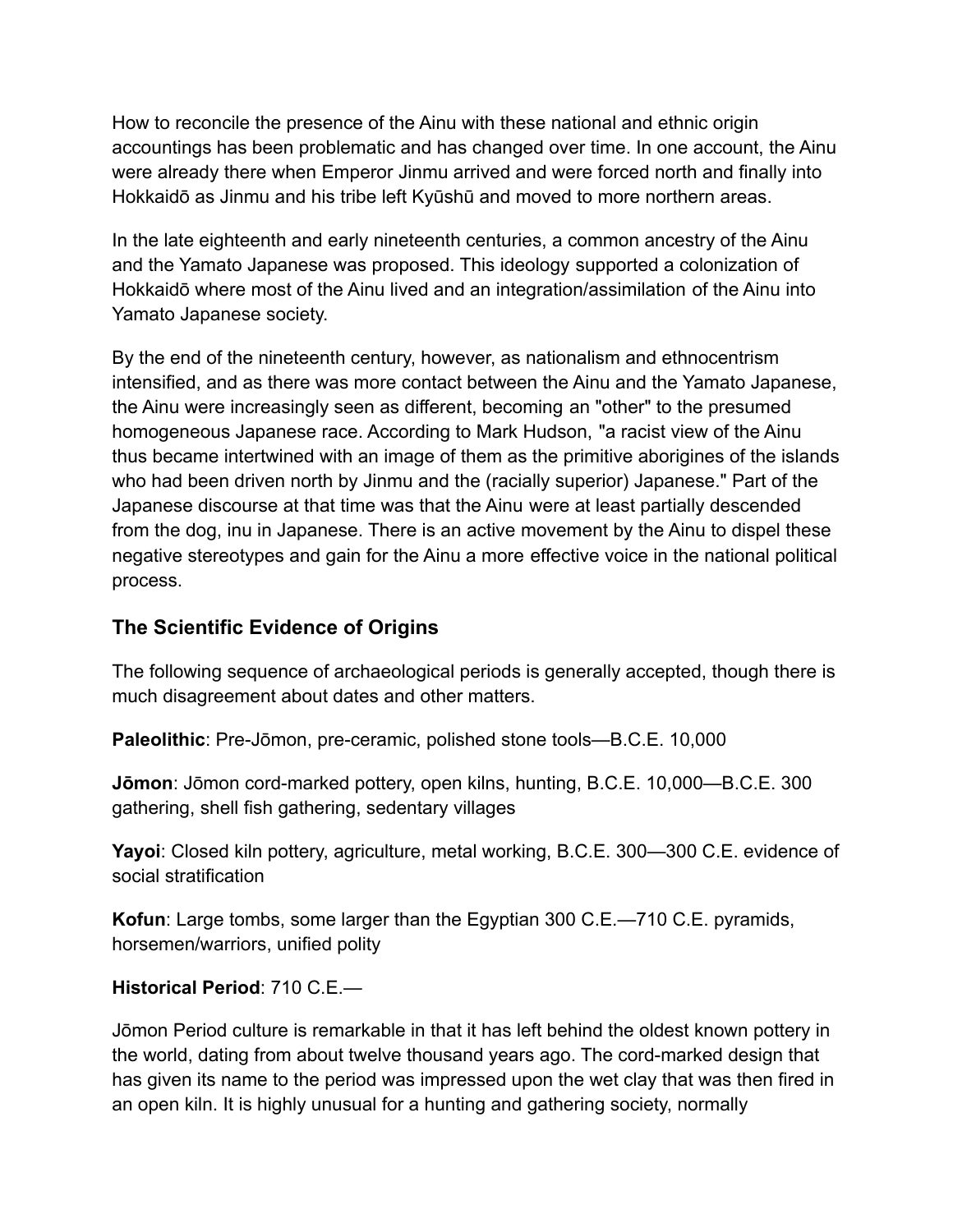necessarily nomadic, to have the technology to create ceramic pots or the willingness to transport them from one campsite to another. The abundant natural setting of Jōmon Japan, an area blessed with a high biomass, meant that the Jōmon people could settle down in semi-permanent villages of seven to fifteen pit-houses without having to move around in search of game, fruits, vegetable plants, and shellfish or other marine resources. Evidence suggests that Jōmon peoples did not cultivate millet or rice. Indeed, agriculture was not well-developed in Japan until the Yayoi Period.

The pit-houses and other aspects of Jōmon culture also continue into the Yayoi Period, though the introduction of well-developed wet-rice agriculture and metal working had a profound effect on the lives of the people. These new developments may be the product of new ideas coming into Japan, as it is clear that during the Yayoi Period there was significant contact with the Chinese and Koreans across the Sea of Japan.

The artificiality of dividing history into periods obscures the fact that between all these cultural periods from the Paleolithic to the contemporary historical periods there was considerable cultural continuity. What is also clear is that Japan has not been isolated throughout the period of its human habitation, and there has been a flow of ideas and people across the sea for a long time.

One popular account is that the hunting and gathering Ainu are descendants of the Jōmon culture and that the Yamato Japanese arrived from the continent with the Yayoi agricultural and metal-working culture. However, because of the continuities from one period to the next, it is also possible that the Paleolithic, Jōmon and Yayoi are all ancestral to the Ainu, and the militaristic horsemen culture of the Kofun Period represented an invasion from the continent of the Yamato Japanese who unified the nation-state and became the political and military leaders, with the emperor at the top. That the Kofun Period had a highly stratified society is indicated by the massive keyhole-shaped mounded tombs, some measuring as much as 912 feet in length. The ceramic figurines or haniwa that lined the outside of the tombs, exhibit tailored, quilted clothing that suggests an origin from, or at least a relationship with, the nomadic horse-based cultures of the northeastern part of the continent and Korea.

New technologies in DNA and other genetic markers are beginning to offer the promise of answering more concretely questions of ethnicity and Japan's past cultures. Now that DNA can be extracted from fossil materials, preliminary support is emerging for the argument that the hunting and gathering Ainu were the indigenous population of Japan in the Jōmon Period. Yayoi, with its agriculture and metal-working, seems to have been introduced by an outside population coming from the continent. Mitochondrial DNA analysis of a limited sample of Jō mon skeletons was found to cluster with late historic Ainu, and not with contemporary Yamato Japanese, which were similar to Yayoi DNA.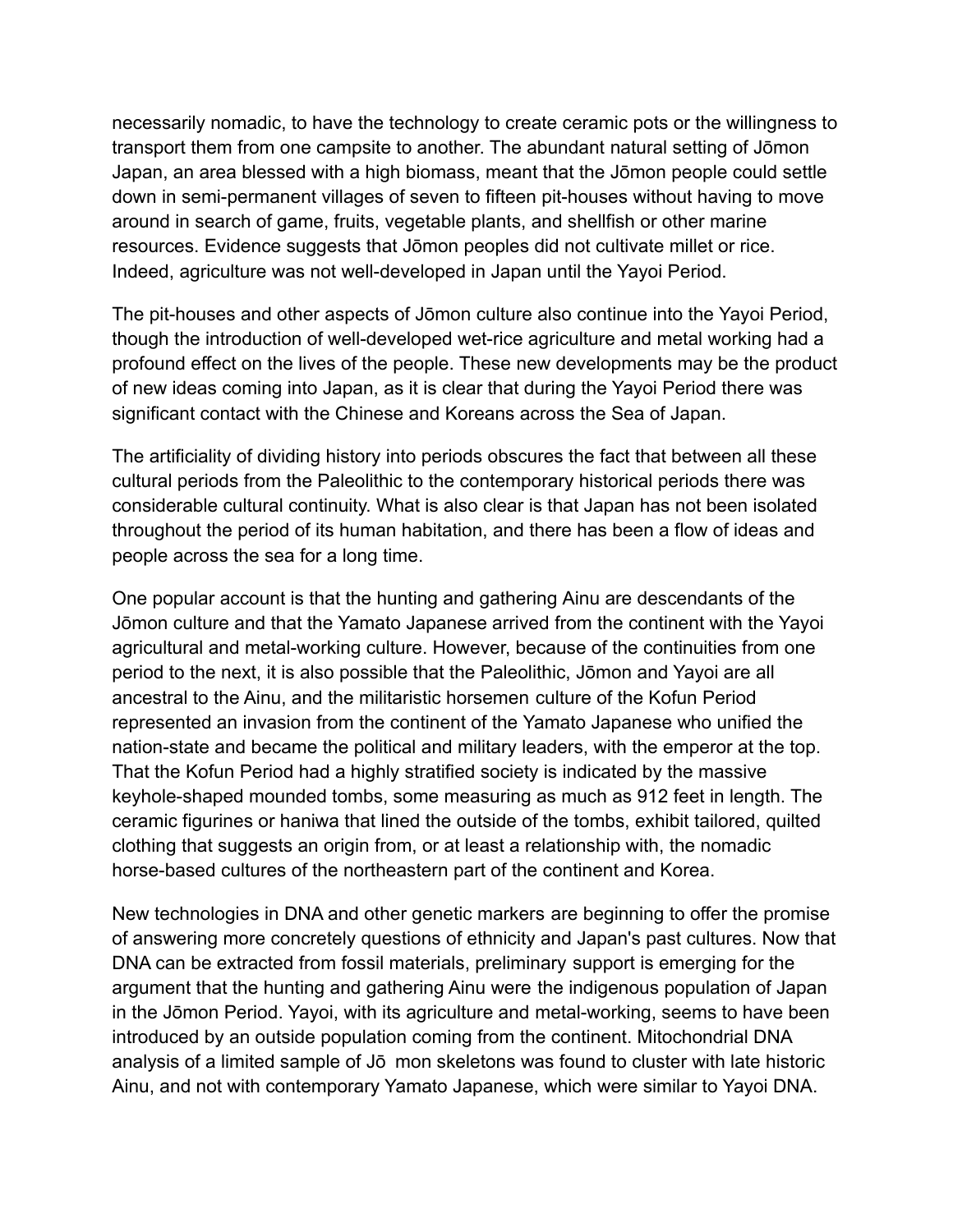If this model of the peopling of Japan holds up with future evidence, we hope that we will get a better understanding of how much Jōmon peoples contributed genetically to the contemporary population of Japan. We can also assume that there was some intermixture between the indigenous Jōmon people and the invading farmers of Yayoi. The search for a "pure" race is therefore inappropriate.

Questions of ethnicity and history are always hotly debated. The absence of a foreign invasion of Japan for nearly two thousand years, with the exception of the seven-year Occupation by the Allied Forces following the end of the Pacific War in 1945, has allowed the emergence of a self-perception by the Japanese as a homogeneous race. Nevertheless, it is clear that the genetic and cultural contributions to contemporary Japan have come from many sources. Furthermore, the existence of the Ainu, with a distinct culture, has served as an "other" to solidify the Yamato Japanese ethnic identity.

The Ainu-Yamato Japanese relationship poses another important question for peoples in multiethnic contexts. The centuries-old policy of integration/assimilation of the Ainu into mainstream Japanese society has resulted in a situation where there are few people living a "purely" Ainu lifestyle, with a "purely" Ainu identity. Along with the demise of the Ainu language, the hunting and gathering culture is virtually gone from the high-tech civilization of Japan, except for the tourist sites that help to perpetuate an "other" image for the Ainu.

The Ainu experience raises the important question of whether an integration/assimilation policy is best, or whether it would help the minority group more to pursue a separation/independence policy that respects, and highlights, the traditional culture of a racialized group of people, as the creation of reservations for American Indians has done in the continental United States, and as the sovereignty movement is currently doing in Hawai'i. Assimilation is indeed a very complex issue for many ethnic groups and governments around the world.

## **Koreans**

Korea was annexed as a formal colony of Japan in 1910. As with the Ainu, the national policy was one of assimilation/integration, with Japanese being the language of instruction in schools in Korea. At the time of annexation, Koreans became subjects of Japan, i.e., Japanese citizens, which was the case until the San Francisco Peace Treaty of 1952 when they were stripped of their Japanese citizenship. Following the Peace Treaty, the Japanese policy towards the Koreans was no longer one of assimilation, and charges of discrimination have been frequent ever since.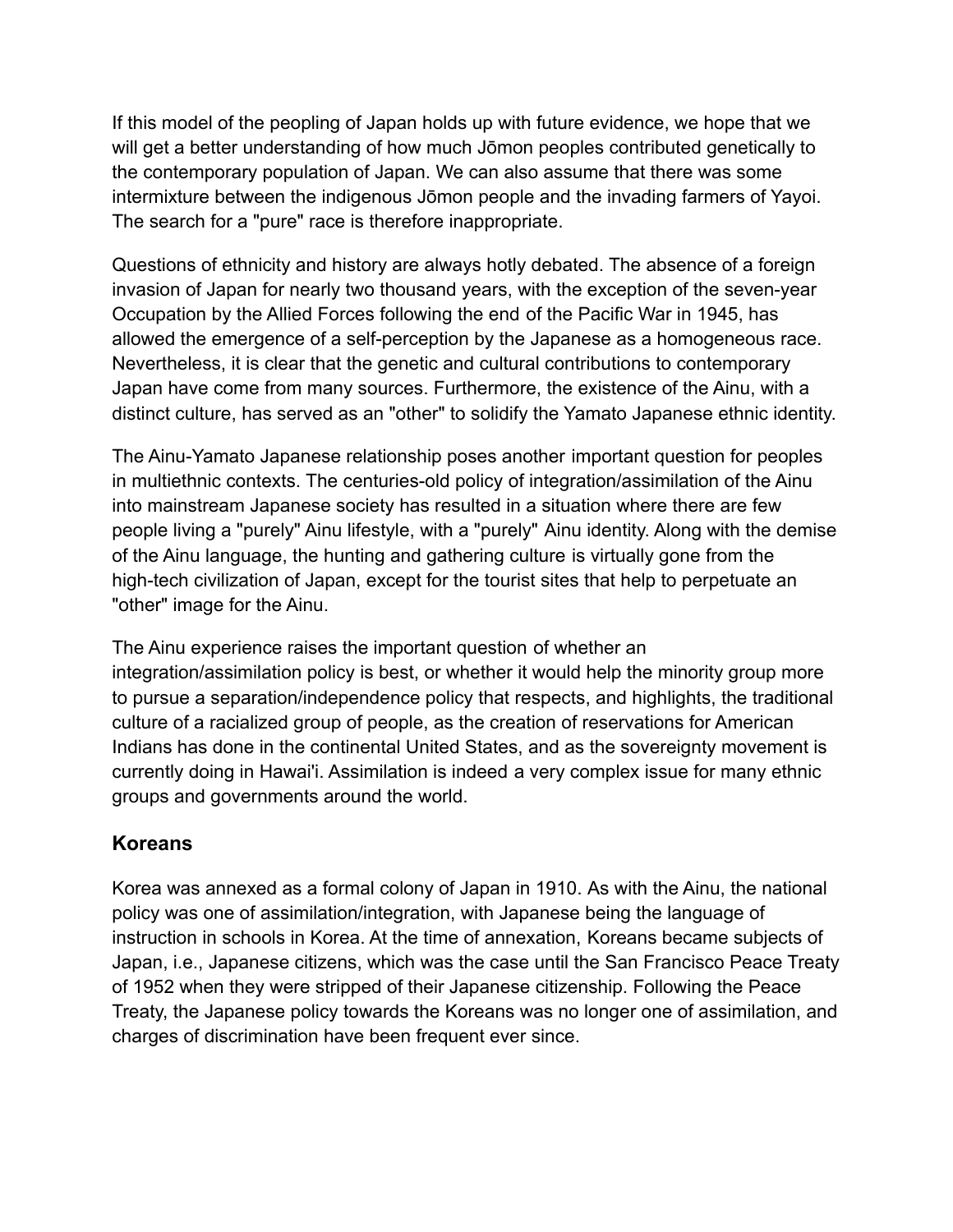In 1991 those who had lost their citizenship with the Peace Treaty were given a special "permanent resident" status that distinguished them from other foreigners living in Japan.

Estimates state that there were only about 790 Koreans in Japan at the time of annexation-mostly students, but also some mine and construction workers. After annexation, the movement of people between the two countries became extensive, especially in the last five or six years of World War II when Japan needed laborers. Koreans were hired or came as forced laborers to Japan to work in mines, munitions factories, and other war-related industries. By the end of the war, there may have been over two million Koreans in Japan. An unknown number of Koreans died in Hiroshima from the atomic bomb.

Following the liberation of Korea with the surrender of Japan in 1945, many Koreans returned to Korea. However, a large number stayed in Japan where they had family and businesses. This was especially true of those who had immigrated to Japan before the forced labor build-up during the last years of the war. These Koreans had come to Japan looking for better economic opportunities for themselves and their families. By the time of Korean independence in 1945, they already were established in Japan, and their children were native Japanese speakers.

Today, there are approximately 700,000 North and South Koreans living in Japan, most of whom were born and raised in Japan. By now there are third-, fourth-, and even fifth-generation people of Korean descent living in Japan. Many of them are extremely successful. Some even lead multinational corporations.

In addition there are a number of people of Korean descent who have taken Japanese names and become naturalized Japanese citizens. Together, the Korean permanent residents and the naturalized Japanese citizens and their descendants might constitute as high as one percent of the total population of Japan.

The characterization of Japan as a homogeneous society does not fit with the experiences of Korean-descended people in Japan. However, their situation in Japan has seen some improvement since the colonial days, characterized as it was by mutual suspicion and hostility. Today, Koreans can openly celebrate their traditional rituals and festivals, wearing typical Korean celebratory costumes; and there are schools where their children are taught Korean language and history. Many have become economically successful; and the transfer of money to both North and South Korea is sizeable, having an especially significant impact on the economy of North Korea.

There are limitations on access to government jobs and other benefits of citizenship in Japan for permanent residents. However, numerous court cases are challenging the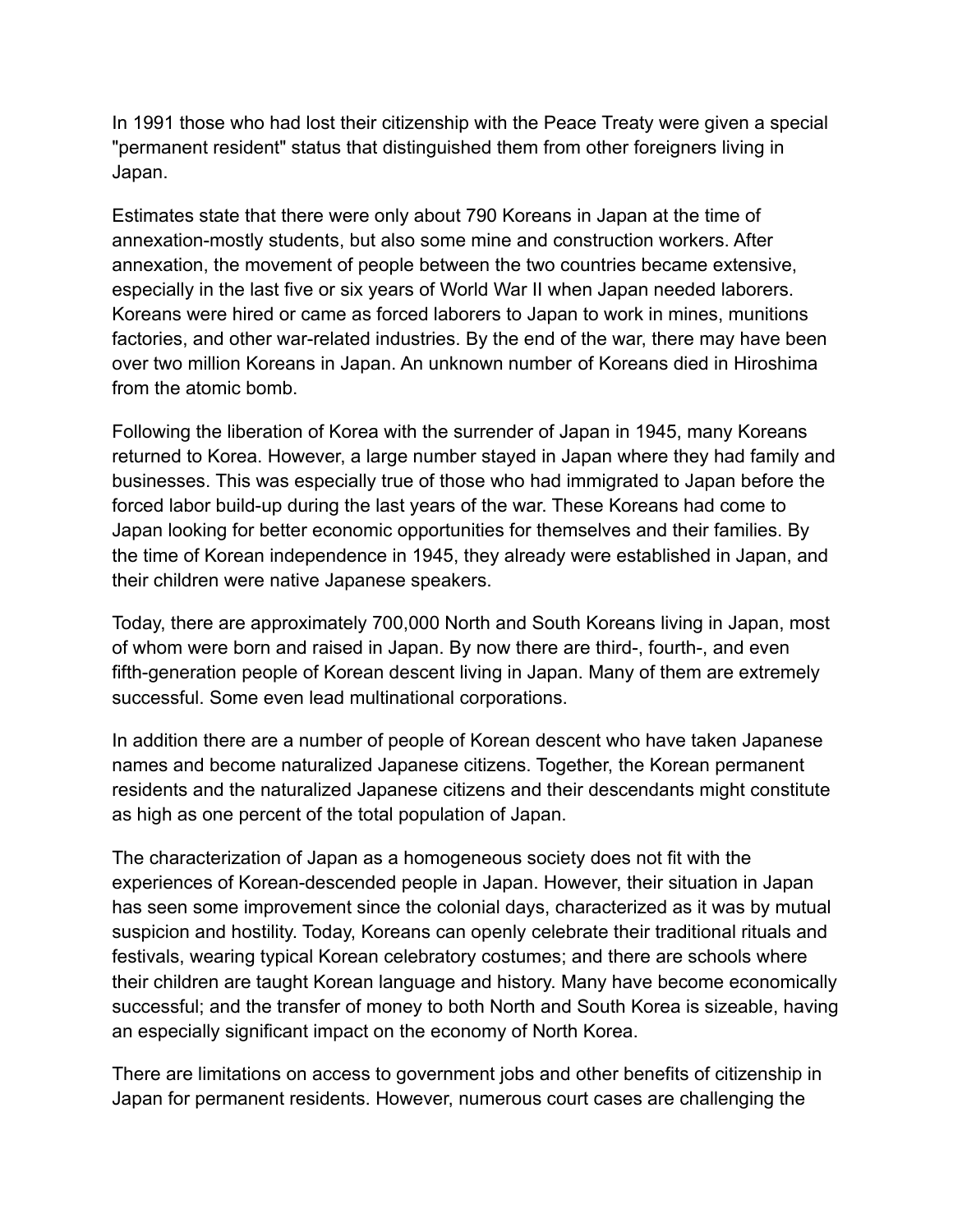constitutionality of local and national government policies that discriminate against the permanent residents in employment with national universities, public schools, and many local governments.

Whether to remain a permanent resident of Japan or become a naturalized citizen is not an easy choice. One very personal requirement to consider is that in order to become citizens, applicants have to legally change their names, i.e., they must adopt a Japanese name.

Certainly passing the Japanese language exam required for naturalization is not a problem for most of permanent residents born, raised and educated in Japan as native Japanese speakers. Moreover, adopting Japanese mannerisms and dress enables these people of Korean descent to easily pass as Japanese. The differences are not physical. Americans may wonder, then, why not become naturalized and live the life of a Japanese citizen. However, in Japan, where the cultural perceptions of a homogeneous society are strong, it is not easy to become a citizen while honoring a cultural heritage that is not Japanese. It is difficult to have things both ways.

## **Burakumin**

Between one and four million Japanese citizens are assumed to carry the stigma of being burakumin, literally "hamlet people" or "ghetto people." The precise number cannot be known because it is illegal for census takers and government offices to identify someone as a burakumin. Physically, burakumin are indistinguishable from other Japanese. There are no physical markers of skin color, blood type, or other features that physical anthropologists could use to identify them, though there were invidious rumors in some parts of Japanese society, and sometimes also believed by burakumin themselves, that there was a slight coloration or mark under the arm that would reveal their status. This spot has never been empirically noted.

Burakumin is not a racial category, but rather is a segment of society hereditarily defined through a historical discourse asserting that they contain a pollution. Their supposed pollution derives from engaging in unclean activities by themselves or by their ancestors. Traditionally, "polluting" activities have been defined by the Buddhist prohibition against taking any form of animal life; thus, polluting activities involve close and frequent association with death and with dead things. For example, people continuously engaged in butchering, leatherworking, mortuary practices and executions (in feudal days) over time became indelibly polluted.

In this incredibly hurtful ideology, once the pollution is sufficient, such as through repeated engagement in the polluting activity, it causes one to become a burakumin, a status that is permanent for individuals, their spouses, and all their descendants.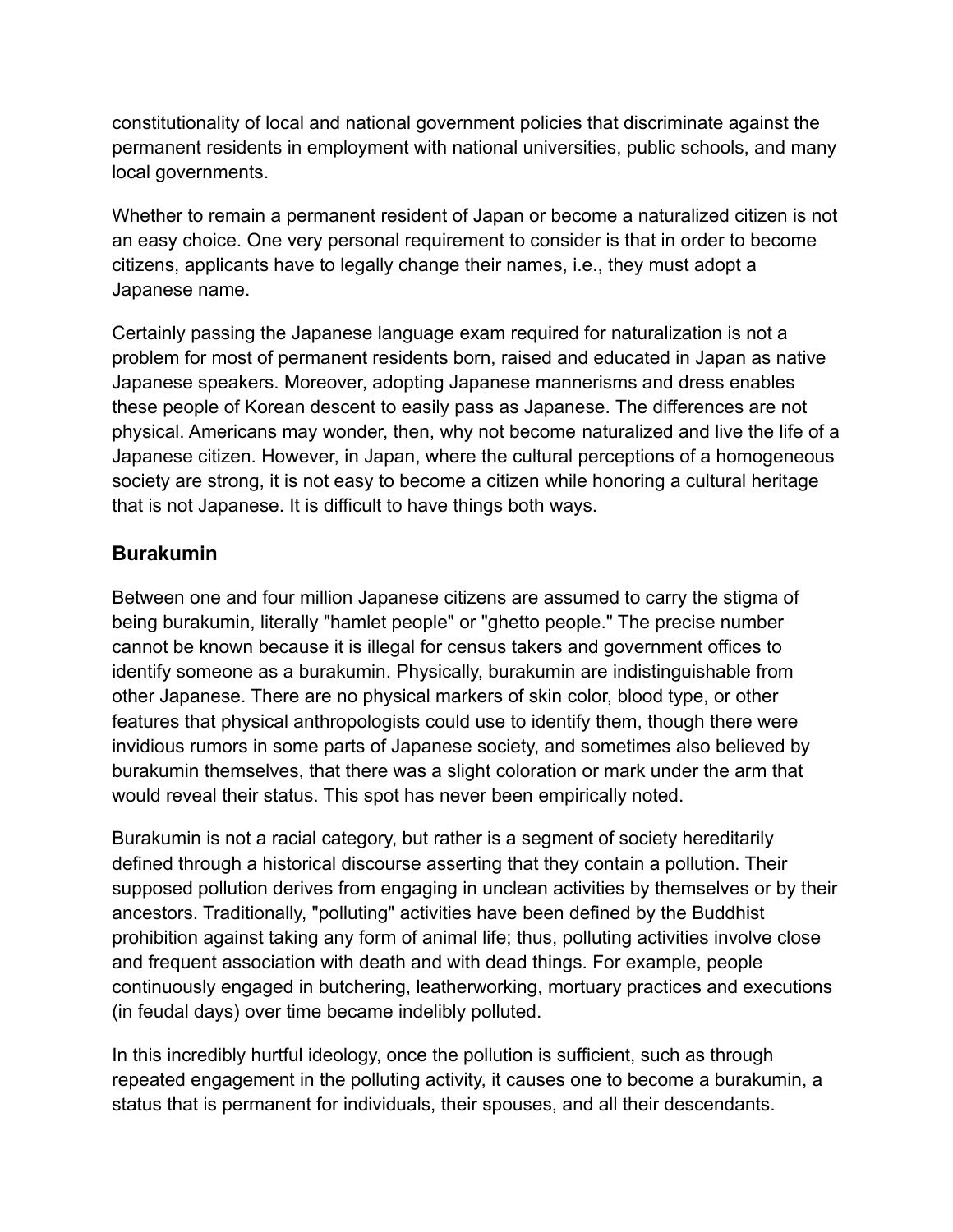Pollution is not synonymous with sin. These activities considered to be polluting frequently were essential for the society as a whole. Leather-tanning in the feudal period, for example, included the making of the armor and horse saddles for the high-class samurai. Today, it involves making shoes, belts, jackets, and drums, including the drums used in sacred Shintō and Buddhist rituals. Nevertheless, because of their purported polluted state, the burakumin came to be considered outcasts, and they were distanced from the rest of the society.

Today, burakumin are not tied to their former occupations. Their stigma, however, continues. Discrimination persists in finding marriage partners, getting jobs, finding places to live, and advancing to positions of leadership. The high concentration of burakumin in leather-based industries is said to be one of the reasons that various import restrictions have been imposed on leather goods from the United States, Canada, and other countries where leather is much cheaper. Evidently this is an unstated government policy to support the buraku community.

The government in 1871 banned all forms of formal discrimination against the burakumin. In 1889, any reference to burakumin status was stricken from the family registers, or koseki. The koseki are continuous records of all vital events within a family such as births, deaths, marriages, divorces, and adoptions. They also state the address of origin and the new address when a family changes its official residence. The record of such events in a family over the generations has been of great interest to marriage detectives hired to find out about the family background of a prospective spouse, and to employers before they hire someone for a lifetime, or at least long-term, job.

The koseki no longer carry notations about burakumin and other statuses, such as samurai, farmer, artisan, or merchant as they did in the early years of the system at the beginning of the Meiji Period (1868-1912). The records from before 1889 that did sometimes contain such notations have been impounded or destroyed. However, the residence history of a family in these official documents for the past one hundred and twenty years provides strong indications of burakumin status, as the residential areas, or buraku, of the burakumin are well known throughout Japan.

Over the past few decades, it has become increasingly difficult for non-family members, even scholars, to gain access to the koseki. With continuing pressure from the buraku community itself, including from various activist groups such as the Buraku Kaihō Dōmei (Buraku Liberation League), the national government and many local governments have worked to end the discrimination, protect the privacy of the burakumin, and provide development support for the burakumin, their schools, and their communities. However, in spite of all these measures, discrimination in the important social arenas of marriage and employment persists.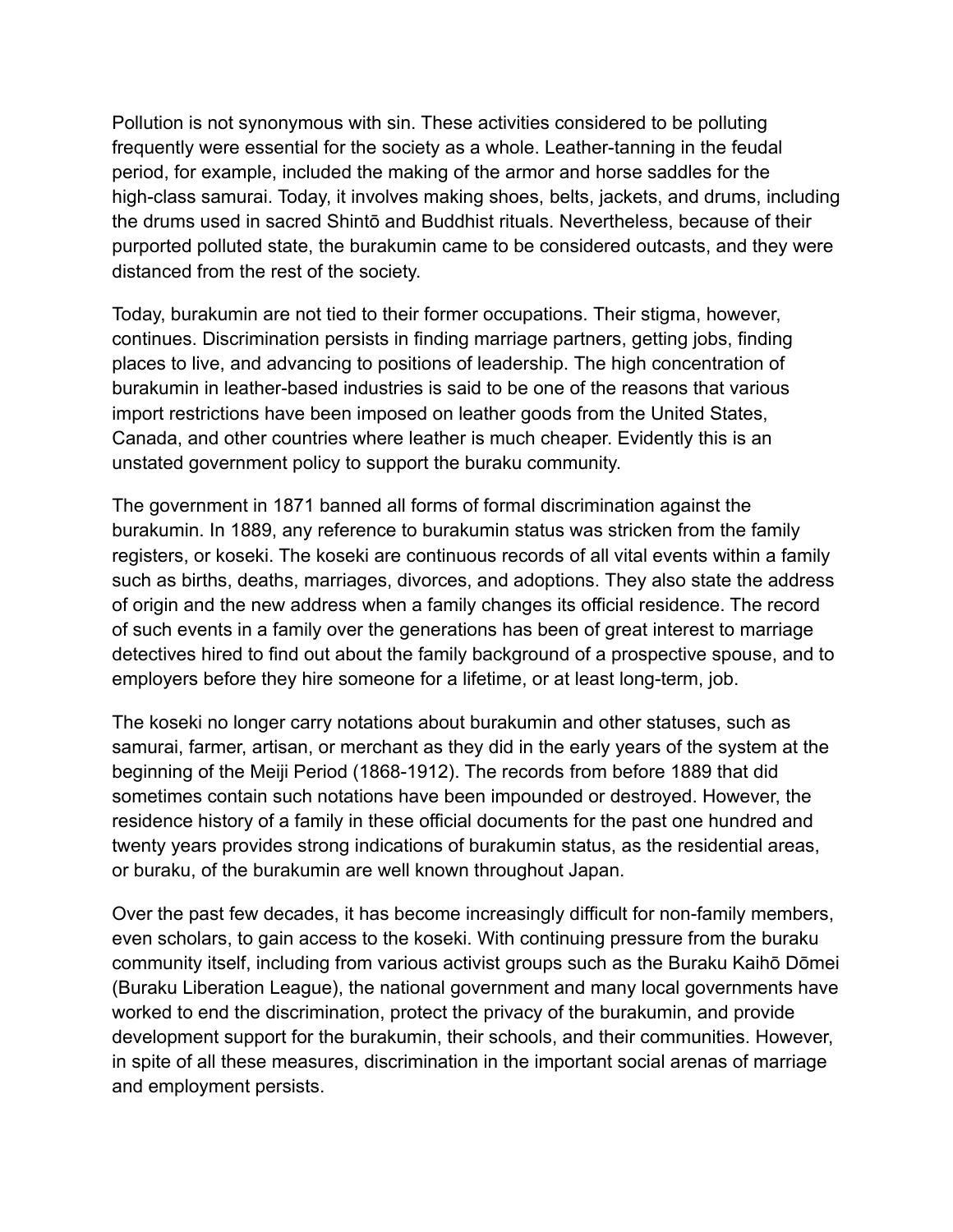Passing into the mainline society is one obvious option for burakumin, given that they are considered to be racially Japanese and are physically indistinguishable from Yamato Japanese. However, as with those of Korean descent and the Ainu, the costs of passing are high, and it is not easy. To pass, one must reject one's family and community, because any association with a buraku family or a buraku community will "blow one's cover." Nonetheless, it is assumed that some, if not many, do just that. Increasingly it is also possible to work mainstream society by day, and then return in the evening to family and friends in the buraku community, but it is not an open job market, and objections to a marriage between a burakumin and a non-burakumin can destroy family solidarity.

The lesson to be learned from this Japanese case is that racial prejudice can exist even in the absence of differences in skin color or other physical characteristics. We humans have the capability, through culture, of creating out of thin air physical differences, and strong social prejudices, where none exists in the empirical world. Consequently, combating racial prejudice is not easy. It is an elusive target.

## **Ethnic Japanese Foreigners**

During the boom years of the 1980s, Japan experienced a labor shortage, especially in low-paying, manual jobs. In 2005, for the first time, deaths exceeded births, and without a significant surge in the fertility rate and/or mass immigration, the prospects for future labor shortages are high. Mass immigration has not been easy for the Japanese since the end of the war. The strong ethnic identity and the ideology of a homogeneous society led to an assumption that foreigners will not fit in with the rest of Japanese society.

Policy-makers hope that they can enact measures to reverse the declining birth rate, which is now less than 1.29 children per woman. A variety of tax breaks, educational scholarships, and increased investment in daycare centers are being promoted by the government as ways to increase the fertility rate. So far these efforts have met with little success. Immigration thus remains an important, and perhaps the only, option for Japan to find workers to keep the industrial and service sectors of the economy viable into the next generation.

One accommodation to the Japanese aversion to allowing foreign (non-Japanese) migrant workers into the country has been to encourage the immigration of Japanese ethnics, that is, "hyphenated" Japanese such as the Japanese-Brazilians now living in Brazil. In the 1980s, foreigners of Japanese descent were given special visa and other privileges to live and work in Japan. Many came, especially from Brazil, where there is a large Japanese-Brazilian population. From 1908 to 1945, over two hundred thousand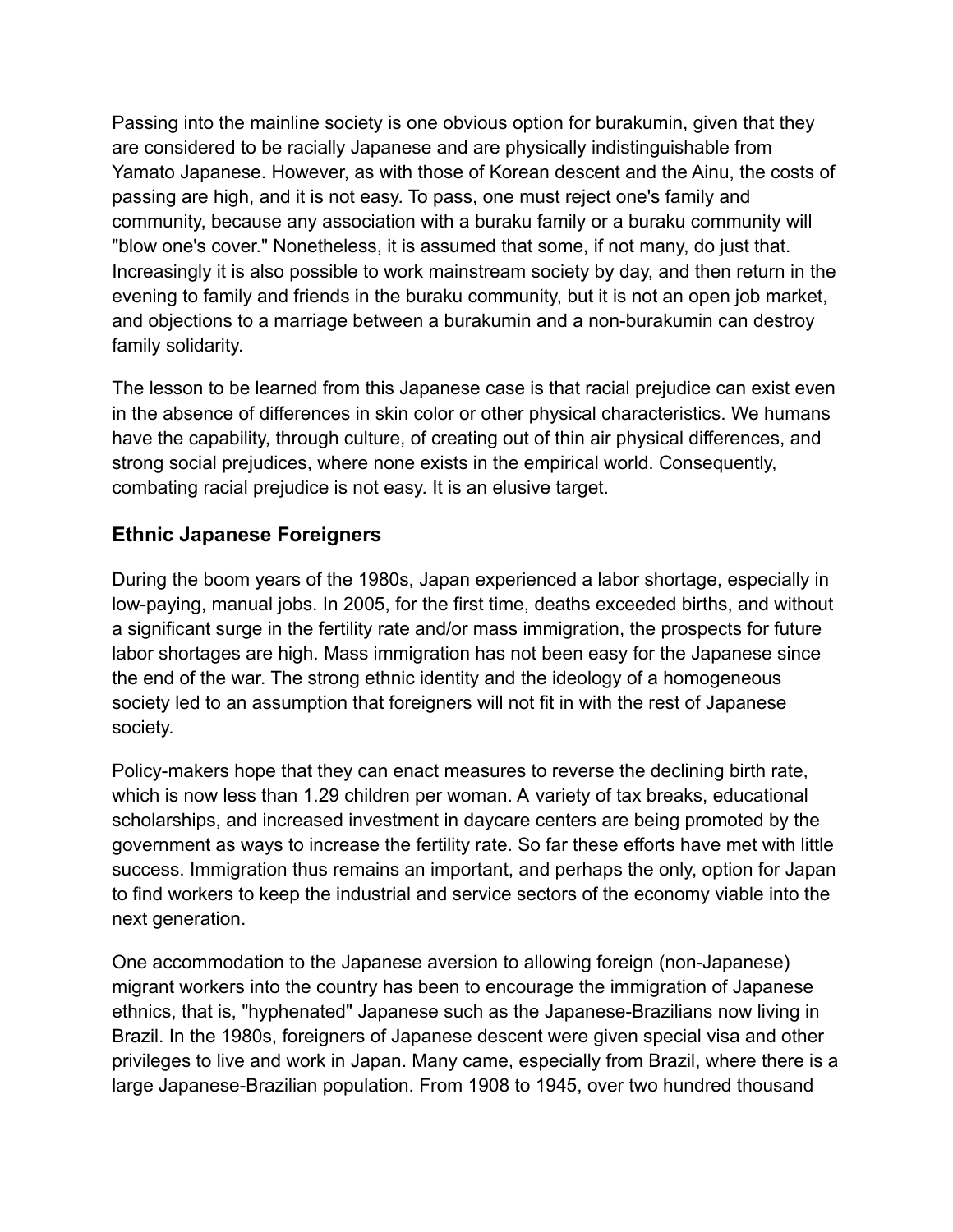Japanese sailed on emigration ships to Brazil, and their numbers and influence in Brazil grew over the generations.

Emigration from Japan to South America continued for several decades after 1945, but in much smaller numbers.

In the 1980s, the flow was reversed. Toyota and other multinational corporations saw worldwide sales expand at a rapid rate. To expand production, Toyota hired many Japanese-Brazilian workers for its plants in Aichi Prefecture, and by 2005 these returnees from Brazil numbered 280,000, a significant minority in Japan.

The Japanese-Brazilians frequently experience conflicts in identity, language and culture in Japan, problems that can be expected when two very different cultures come into contact. By their own descriptions, Japanese-Brazilians characterize the open, expressive, emotional and warm human interactions in Brazil, including considerable tactile contact of hugging and kissing, as contrasting with the formality and social distance governing interactions among many Japanese. Being racially Japanese does not isolate a Japanese-Brazilian from these cultural differences.

Other foreigners also are contributing to the workforce in Japan, with Chinese being a prominent group. However, registered foreigners, including students, families and others living in Japan, constitute only about 1.6 percent of the total population of 127 million people, a small percentage compared to the 12 percent in the United States, and close to 10 percent in France.

These low numbers of foreigners in Japan contribute to the characterization of the society as being homogeneous. However, that characterization both denies the ethnic diversity that exists in Japan and relegates the non-Yamato Japanese to positions of second class citizens, resulting in discrimination of various kinds. The Japan Committee of the International Movement against All Forms of Discrimination and Racism in 2006 issued a united call from seventy-one different groups for passage of a strong anti-discrimination law. Ainu, burakumin, and people of Korean descent are leading the way in this effort.

In an ethnically diverse society, pulling all the people together in harmony without discrimination and allowing everyone to enjoy the benefits of citizenship and membership in the nation, while at the same time giving everyone full respect for their different ethnic and cultural heritage, is an important task shared by all societies in this globalized world. Japan is not unique in this problem.